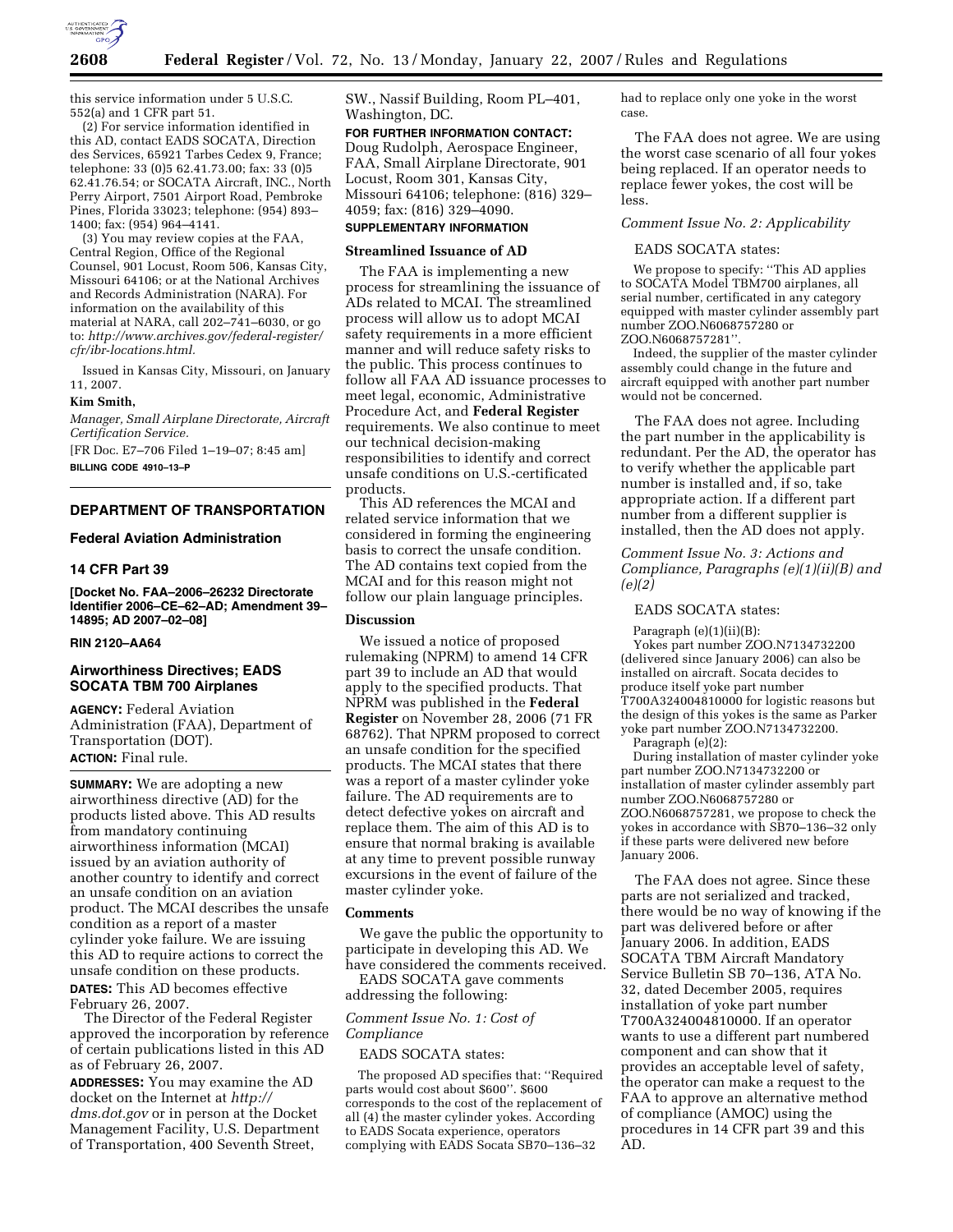### **Conclusion**

We reviewed the available data, including the comments received, and determined that air safety and the public interest require adopting the AD as proposed.

# **Differences Between This AD and the MCAI or Service Information**

We have reviewed the MCAI and related service information and, in general, agree with their substance. But we might have found it necessary to use different words from those in the MCAI to ensure the AD is clear for U.S. operators and is enforceable. In making these changes, we do not intend to differ substantively from the information provided in the MCAI and related service information.

We might also have required different actions in this AD from those in the MCAI in order to follow FAA policies. Any such differences are described in a separate paragraph of the AD, and take precedence over the actions copied from the MCAI.

#### **Costs of Compliance**

We estimate that this AD will affect 270 products of U.S. registry. We also estimate that it will take about 1.5 workhours per product to comply with this AD. The average labor rate is \$80 per work-hour. Required parts will cost about \$600 per product. Where the service information lists required parts costs that are covered under warranty, we have assumed that there will be no charge for these parts. As we do not control warranty coverage for affected parties, some parties may incur costs higher than estimated here. Based on these figures, we estimate the cost of this AD to the U.S. operators to be \$194,400 or \$720 per product.

## **Authority for This Rulemaking**

Title 49 of the United States Code specifies the FAA's authority to issue rules on aviation safety. Subtitle I, section 106, describes the authority of the FAA Administrator. ''Subtitle VII: Aviation Programs,'' describes in more detail the scope of the Agency's authority.

We are issuing this rulemaking under the authority described in ''Subtitle VII, Part A, Subpart III, Section 44701: General requirements.'' Under that section, Congress charges the FAA with promoting safe flight of civil aircraft in air commerce by prescribing regulations for practices, methods, and procedures the Administrator finds necessary for safety in air commerce. This regulation is within the scope of that authority because it addresses an unsafe condition that is likely to exist or develop on

products identified in this rulemaking action.

## **Regulatory Findings**

We determined that this AD will not have federalism implications under Executive Order 13132. This AD will not have a substantial direct effect on the States, on the relationship between the national government and the States, or on the distribution of power and responsibilities among the various levels of government.

For the reasons discussed above, I certify this AD:

(1) Is not a ''significant regulatory action'' under Executive Order 12866;

(2) Is not a ''significant rule'' under DOT Regulatory Policies and Procedures (44 FR 11034, February 26, 1979); and

(3) Will not have a significant economic impact, positive or negative, on a substantial number of small entities under the criteria of the Regulatory Flexibility Act.

We prepared a regulatory evaluation of the estimated costs to comply with this AD and placed it in the AD Docket.

# **Examining the AD Docket**

You may examine the AD docket on the Internet at *http://dms.dot.gov;* or in person at the Docket Management Facility between 9 a.m. and 5 p.m., Monday through Friday, except Federal holidays. The AD docket contains the NPRM, the regulatory evaluation, any comments received, and other information. The street address for the Docket Office (telephone (800) 647– 5227) is in the **ADDRESSES** section. Comments will be available in the AD docket shortly after receipt.

## **List of Subjects in 14 CFR Part 39**

Air transportation, Aircraft, Aviation safety, Incorporation by reference, Safety.

## **Adoption of the Amendment**

■ Accordingly, under the authority delegated to me by the Administrator, the FAA amends 14 CFR part 39 as follows:

## **PART 39—AIRWORTHINESS DIRECTIVES**

■ 1. The authority citation for part 39 continues to read as follows:

**Authority:** 49 U.S.C. 106(g), 40113, 44701.

# **§ 39.13 [Amended]**

■ 2. The FAA amends § 39.13 by adding the following new AD:

**2007–02–08 EADS SOCATA:** Amendment 39–14895; Docket No. FAA–2006–26232; Directorate Identifier 2006–CE–62–AD.

#### **Effective Date**

(a) This airworthiness directive (AD) becomes effective February 26, 2007.

**Affected ADs** 

#### (b) None.

#### **Applicability**

(c) This AD applies to SOCATA Model TBM 700 airplanes, all serial numbers, certificated in any category.

#### **Reason**

(d) The mandatory continuing airworthiness information (MCAI) states there was a report of a master cylinder yoke failure. The AD requirements are to detect defective yokes on aircraft and replace them. The aim of this AD is to ensure that normal braking is available at any time to prevent possible runway excursions in the event of failure of the master cylinder yoke.

#### **Actions and Compliance**

(e) Unless already done, do the following actions.

(1) For the serial numbers indicated below, within the next 100 hours time in service or 12 months after the effective date of this AD, whichever occurs first:

(i) For airplane serial numbers 269 and 339 and up, check the aircraft records to determine whether the original cylinder yoke or yokes in the master cylinder assembly (both left-hand and right-hand) delivered with the airplane are installed. This check can be done by an owner/operator holding at least a private pilot certificate as authorized by section 43.7 of the Federal Aviation Regulations (14 CFR 43.7).

(A) If you can positively identify that the original yokes in the master cylinder assemblies (both left-hand and right-hand) delivered with the airplane are installed, then make an entry in the aircraft records showing compliance with this AD per section 43.9 of the Federal Aviation Regulations (14 CFR 43.9).

(B) If you cannot positively identify that the original yokes in the master cylinder assemblies (both left-hand and right-hand) delivered with the airplane are installed or if any of the master cylinder yokes have been replaced, then proceed to paragraph (e)(1)(ii) of this AD.

(ii) For all airplane serial numbers, unless the action is shown not to apply per paragraph  $(e)(1)(i)(A)$  of this AD, inspect for misalignment of the master cylinder yokes from their threaded pins, as instructed in the EADS SOCATA TBM Aircraft Mandatory Service Bulletin SB 70–136, ATA No. 32, dated December 2005, accomplishment instructions paragraph.

(A) If a yoke is found satisfactory, proceed to its re-installation on aircraft.

(B) If a yoke is found defective, prior to further flight, discard the yoke and install a new part number T700A324004810000 (or FAA-approved equivalent part number) yoke in accordance with EADS SOCATA TBM Aircraft Mandatory Service Bulletin SB 70– 136, ATA No. 32, dated December 2005.

(2) For all airplane serial numbers, as of the effective date of this AD, do not install part number ZOO.N7134732200 yokes or yokes in